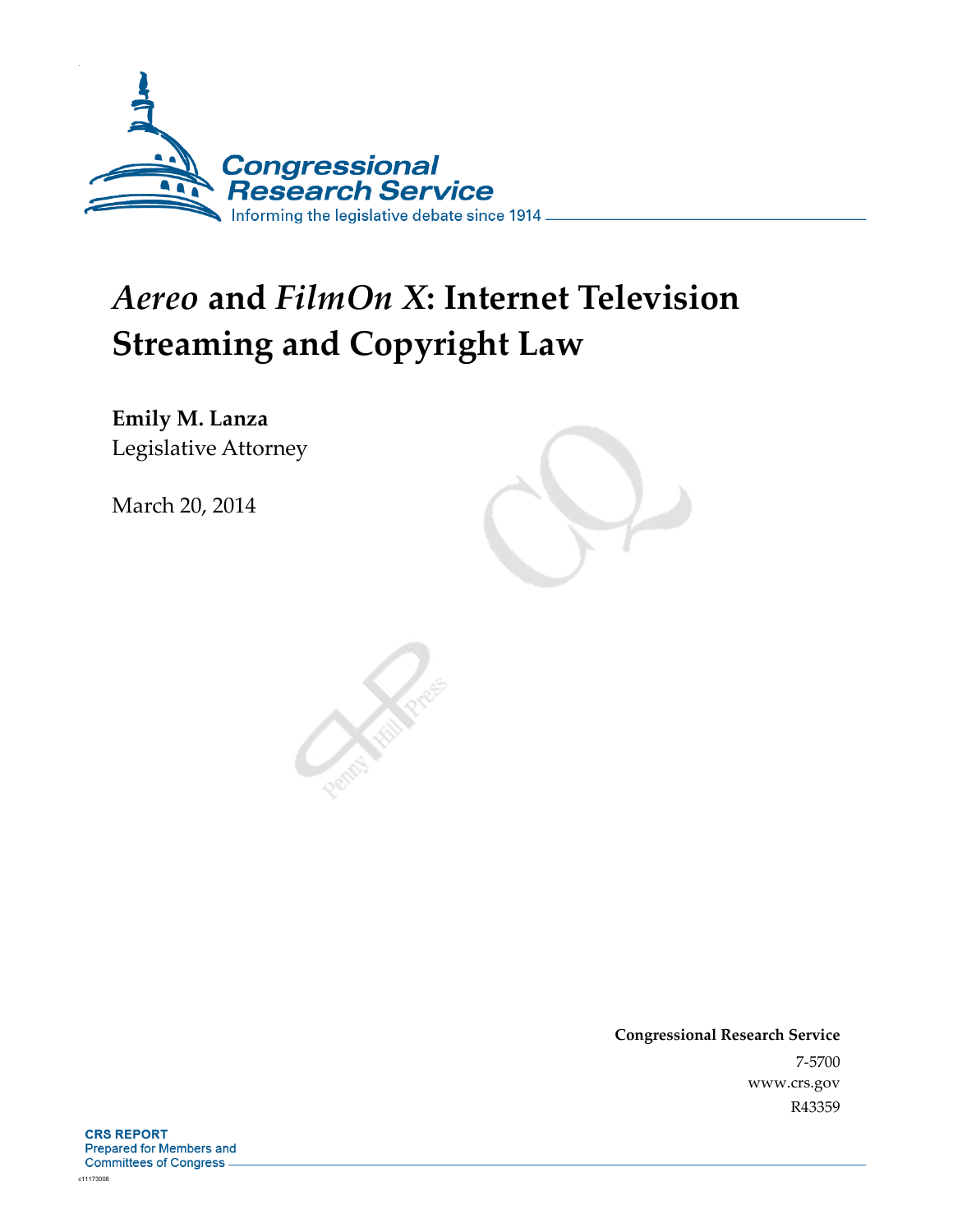# **Summary**

.

Aereo and FilmOn X stream television programming over the Internet for a monthly subscription fee. Aereo and FilmOn's technology permits subscribers to watch both live broadcast television in addition to already-aired programming. Their use of this development in technology has triggered multiple lawsuits from broadcasting companies alleging copyright violations. These cases reveal not only multiple interpretations of copyright law and its application to new and developing technologies but also a possible "loophole" in the law, which some have accused Aereo and FilmOn of exploiting.

The Copyright Act of 1976 provides copyright holders with the exclusive right to control how certain creative content is publicly performed. Of particular interest to courts in recent cases against Aereo and FilmOn was the meaning of the Copyright Act's "transmit clause" that determines whether a performance is private or public and within the scope of the public performance right. Specifically, the courts have been divided as to what constitutes a "performance to members of the public" for the purposes of the transmit clause.

During the past two years, groups of broadcasters have filed lawsuits against Aereo and FilmOn alleging that the retransmissions of their programs by these companies have violated their right of public performance. While both FilmOn and Aereo use similar technology, the courts have disagreed about whether this technology infringes upon the copyright holder's right of public performance. In 2013, the U.S Court of Appeals for the Second Circuit in *WNET v. Aereo*  affirmed the lower court decision ruling that the transmissions by Aereo did not infringe the plaintiffs' public performance right. However, district courts in the District of Columbia (*Fox Television Stations v. FilmOn X)* and California (*Fox Television Stations v. BarryDriller Content Systems*) have held that FilmOn's retransmissions did violate the right of public performance.

The Second Circuit held that Aereo's transmission of broadcast programs is not a public performance because Aereo is transmitting a copy of the program made by Aereo available not to the public at large but only to a specific subscriber. However, the D.C. and California district courts have disagreed with this interpretation. These courts have held that the retransmission by FilmOn of the broadcasters' copyrighted material is a public performance and therefore violates the broadcasters' copyright. For the D.C. and California district courts, the one-copy-persubscriber technology of FilmOn does not exclude the company from the public performance right when the service is transmitting the same underlying program to various subscribers.

These decisions, however, do not mark the end of litigation over these issues. The parties have filed appeals in the circuit courts, and in January 2014, the U.S. Supreme Court granted a petition for writ of certiorari filed by the plaintiffs (petitioners) in *WNET v. Aereo*. Additionally, two bills in the  $113<sup>th</sup>$  Congress address issues related to Internet television streaming. These bills, the Television Consumer Freedom Act of 2013 (S. 912) and the Consumer Choice in Online Video Act (S. 1680), would enhance consumer choice regarding online television programming, a service marketed by both Aereo and FilmOn.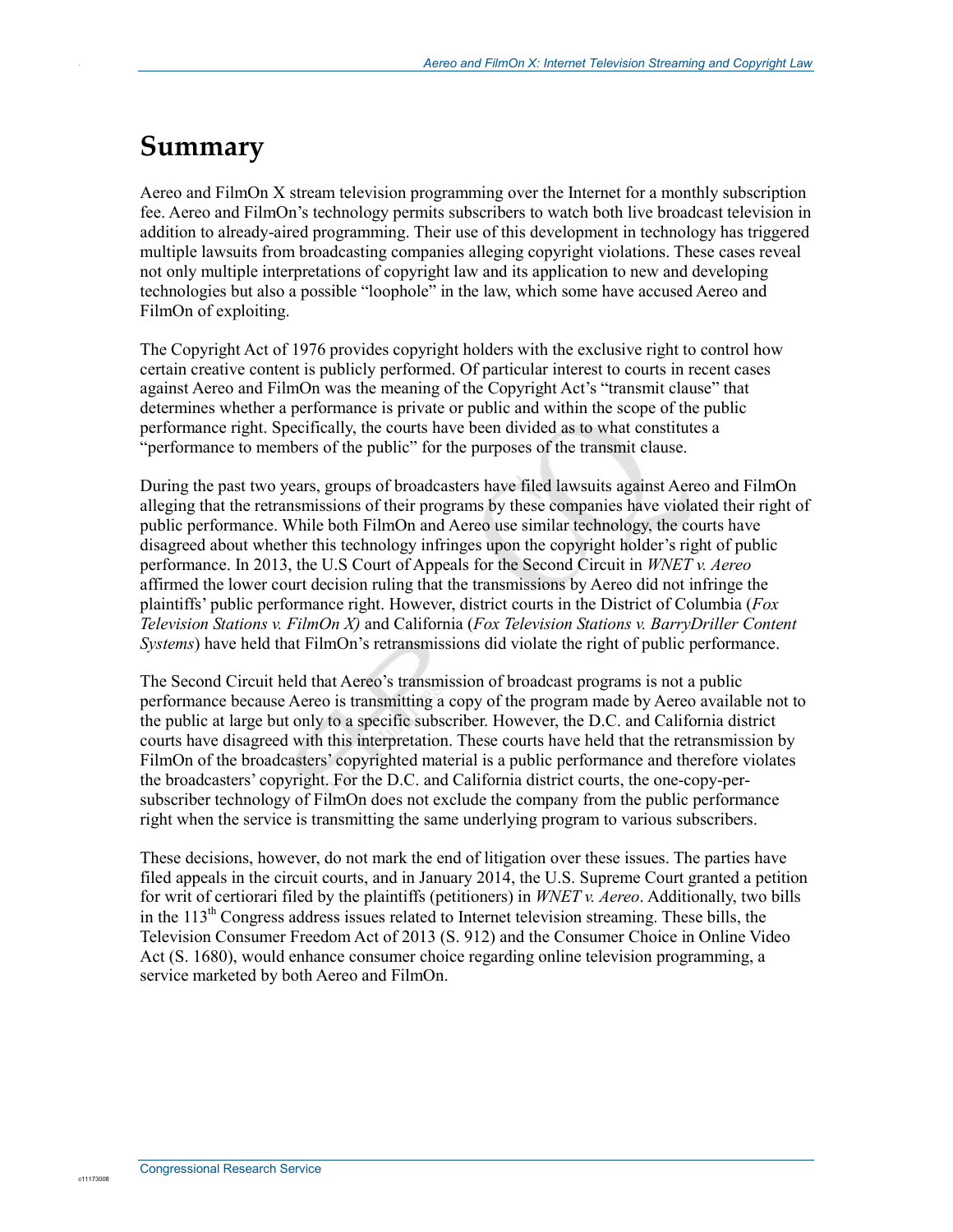# **Contents**

| Performance of the Work  |  |
|--------------------------|--|
|                          |  |
|                          |  |
|                          |  |
| Performance of the Work. |  |
|                          |  |
|                          |  |
|                          |  |
|                          |  |
|                          |  |
|                          |  |
|                          |  |

### **Contacts**

|--|--|

Pedra Kelle River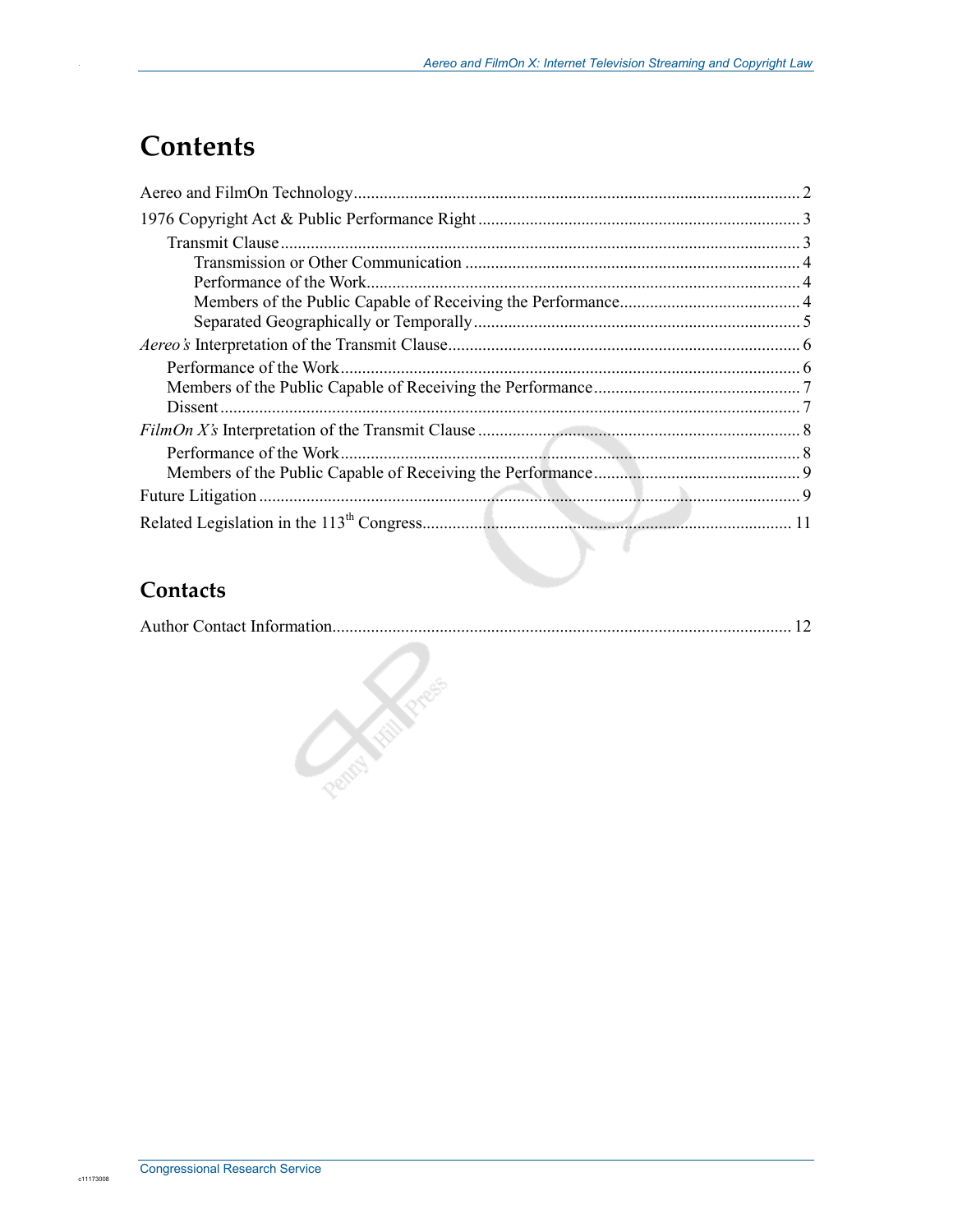ompanies such as Hulu, Netflix, and Amazon have changed how many people watch television programming by offering on-demand, online streaming to their computers, mobile devices, and gaming consoles.<sup>1</sup> Aereo and FilmOn X also stream television **Companies such as Hulu, Netflix, and Amazon have changed how many people watch the Internet for a monthly subscription Theorem and FilmOn X also stream television programming over the Internet for a monthly subscription f** however, the technology of Aereo and FilmOn permits subscribers to watch both live broadcast television and already-aired programming without licenses. This development in technology has triggered multiple lawsuits alleging copyright violations by these companies. The litigation reveals not only multiple interpretations of copyright law and its application to new and developing technologies, but also a possible "loophole" in the law, which some have accused Aereo and FilmOn of exploiting.<sup>2</sup>

The Copyright Act of 1976 provides copyright holders with the exclusive right to control how their work is reproduced, adapted, distributed, publicly displayed, or publicly performed.<sup>3</sup> The issue before the courts in the lawsuits against Aereo and FilmOn X is whether a retransmission of copyrighted broadcasts over the Internet without a prior agreement with the copyright holder violated the copyright holder's right of public performance.

In 2012, the U.S. District Court for the Southern District of New York, in *ABC v. Aereo,* denied certain broadcasters' request for a preliminary injunction against Aereo.<sup>4</sup> The plaintiffs argued that Aereo's service of transmitting copyrighted television programs contemporaneously with over-the-air broadcasts violated their right of public performance. The defendant, Aereo, in turn argued that the performances were not public but private because each user could access only his/her specially made copy of the program. The district court agreed with Aereo's argument. That same year, the plaintiffs appealed to the U.S. Court of Appeals for the Second Circuit in *WNET v. Aereo.* The Second Circuit, in a split appellate panel, affirmed the district court decision ruling that the transmissions by Aereo did not infringe the plaintiffs' public performance right.

FilmOn X modeled its system on Aereo and its recent endorsement by the courts. However, FilmOn has not enjoyed the same legal success as Aereo, despite the similar arguments made by both the plaintiffs and defendant in the *Aereo* cases. In the 2012 case *Fox Television Stations v. BarryDriller Content Systems*, the U.S. District Court for the Central District of California found that FilmOn's retransmission of certain television programs violated the copyrights of several broadcasters.5 In 2013, the U.S. District Court for the District of Columbia found, in *Fox Television Stations v. FilmOn X*, that FilmOn's retransmission of the plaintiffs' copyrighted programs over the Internet violated their right of public performance because FilmOn retransmitted copyrighted works to members of the public without the plaintiffs' prior permission.<sup>6</sup>

This report will examine the courts' interpretation of the public performance right in the context of the *Aereo* and *FilmOn* cases. The report begins with a discussion of the technology used by

1

c1117300

<sup>&</sup>lt;sup>1</sup> See, e.g., Jeff Bercovici, *How Amazon and Netflix Are, and Aren't, Changing TV*, FORBES, November 14, 2013, http://www.forbes.com/sites/jeffbercovici/2013/11/04/how-amazon-and-netflix-are-and-arent-changing-tv/.

<sup>2</sup> *See* George Winslow, *Diller: Aereo Is 'Not a Loophole; It is a Right,'* BROADCASTING & CABLE, April 29, 2013, http://www.broadcastingcable.com/news/technology/diller-aereo-not-loophole-it-right/49951.

 $3$  17 U.S.C. §106.

<sup>4</sup> ABC v. Aereo, 874 F.Supp. 2d 373 (S.D.N.Y. 2012).

<sup>&</sup>lt;sup>5</sup> Fox Television Stations, Inc. v. BarryDriller Content Systems PLC, 915 F. Supp.2d 1138 (C.D. Cal. 2013).

<sup>6</sup> Fox Televisions Stations Inc. v. FilmOn X LLC, No. 13-758 (D.D.C. 2013).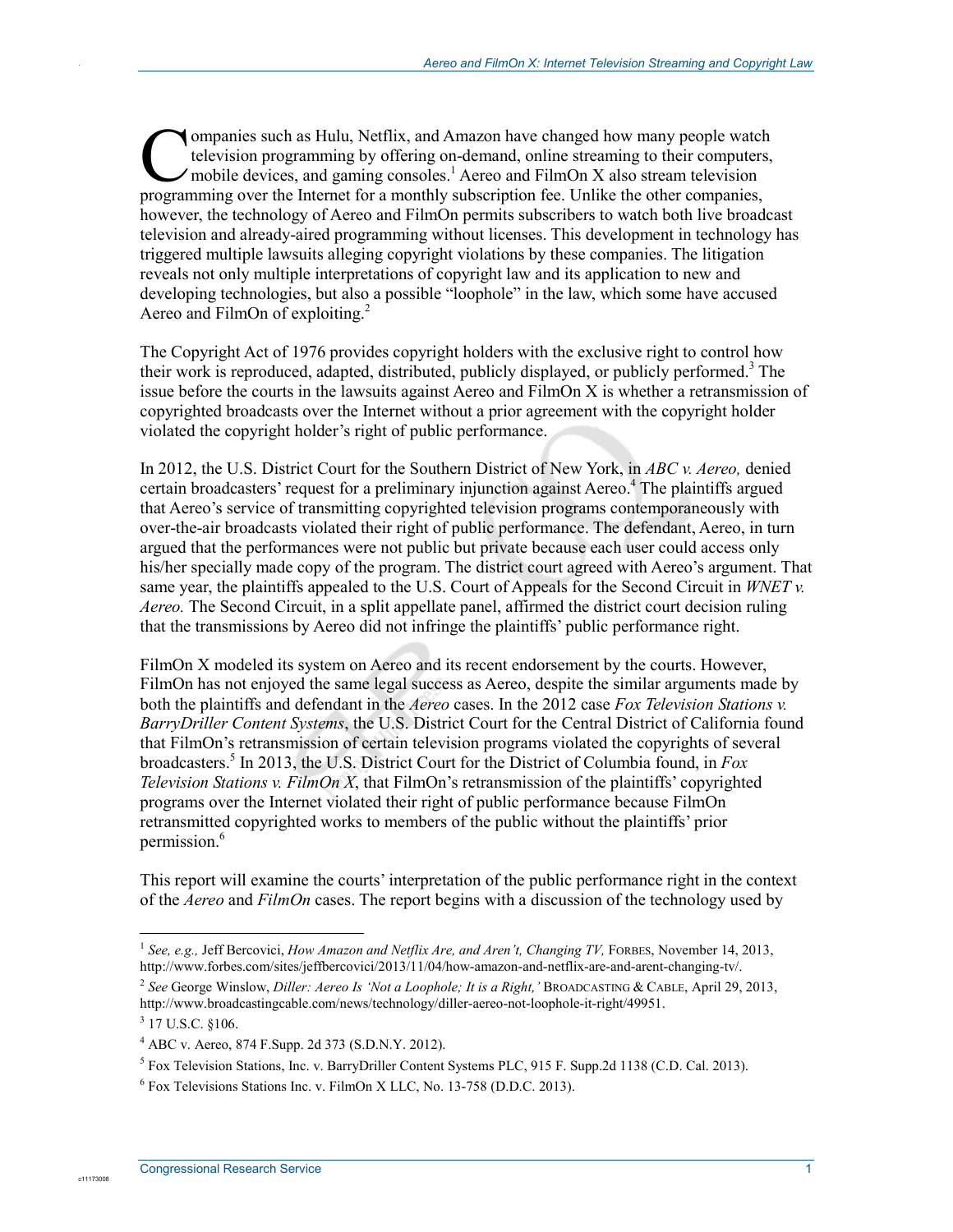Aereo and FilmOn. The report then examines the public performance right, specifically the "transmit clause," in the Copyright Act. Next, the report discusses the interpretation of the transmit clause and public performance right by the courts in the *Aereo* and *FilmOn* cases. The report concludes with a brief overview of future litigation by these parties and related legislative proposals in the  $113<sup>th</sup>$  Congress.

# **Aereo and FilmOn Technology**

Competitors Aereo and FilmOn X use similar technology, with only minor distinctions but no legally meaningful differences, to retransmit broadcast television to their subscribers.<sup>7</sup> Both companies allow subscribers to view and/or record live broadcast programming. Unlike most other digital video recorders (DVR) that require a television, Aereo and FilmOn allow users to view programming on their computers or mobile devices, similar to services offered by Hulu and Netflix.<sup>8</sup> However, Aereo and FilmOn, unlike Hulu and Netflix, have not negotiated any licensing agreements with the content providers. Content providers have even accused Aereo of "stealing content" while Aereo has defended its service as a new player in the media market.<sup>9</sup>

In order to watch a program, the Aereo/FilmOn subscriber first logs into an account on the website. The subscriber then either selects to watch a program as it is aired or chooses to record a program that will be aired later.<sup>10</sup> When a subscriber selects to watch a currently airing program, Aereo/FilmOn transmits to the subscriber a webpage from which he/she can watch the television program at roughly the same time as the current broadcast. While viewing this program, the subscriber can pause, rewind, and record the program with the system retaining a copy until the subscriber watches it later. These features allow the subscriber to watch a program even after the over-the-air broadcast has ended. The Aereo and FilmOn systems, therefore, provide the functionality of both a television antenna and a  $DVR$ <sup>11</sup>

When a subscriber selects to watch or record a program, the web browser sends a request to the Aereo/FilmOn application server.<sup>12</sup> The application server then sends information about the subscriber and the selected program to the antenna server. The antenna server allocates a specific antenna to that subscriber. These antennas receive the broadcast television channels, from which the subscriber selects the programming. Depending on the type of subscription, most of the subscribers are assigned a different antenna each time they select a program. However, no two subscribers are using a single antenna at the same time.<sup>13</sup>

c1117300

<u>.</u>

 $^7$  FilmOn X, No. 13-758 at FN 4. The differences between FilmOn and Aereo systems are "minor distinctions in the sequence in which signals are processed." However, "the systems are essentially the same, and the parties agree that there are no legally meaningful differences."

<sup>8</sup> ABC, 874 F.Supp. 2d at 377. For more information about DVR technology, see CRS Report RL34719, *Cartoon Network LP v. CSC Holdings, Inc.: Remote-Storage Digital Video Recorders and Copyright Law*, by Kate M. Manuel.

<sup>9</sup> *The Future of TV: How Do Networks Plan to Stay Competitive?* PBS NEWSHOUR, September 25, 2013, http://www.pbs.org/newshour/bb/media/july-dec13/comcast\_09-25.html.

<sup>10</sup> WNET v. Aereo, 712 F.3d 676, 681-82 (2d Cir. 2013).

<sup>11</sup> *Id.* at 682.

 $12 \, H$ 

<sup>13</sup> FilmOn X, No. 13-758 at \*5.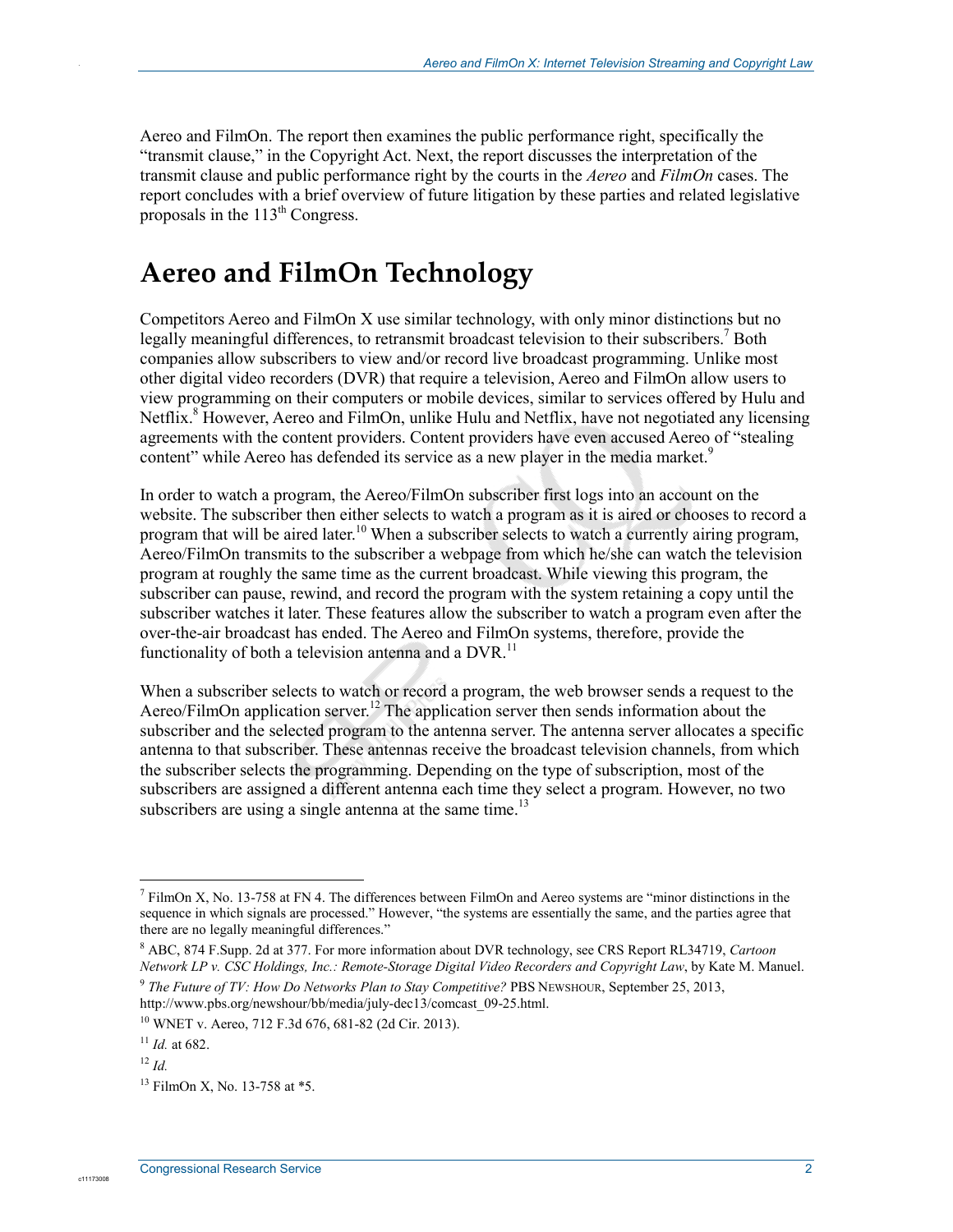The selected antenna then receives the incoming broadcast signal. The antenna server receives the data from the antenna and then sends it to another server where a copy of the program is saved to a large hard drive in a directory reserved for that particular subscriber.<sup>14</sup> Regardless of whether the subscriber has selected to watch or to record a program, the system streams the program from the hard drive copy of the program in the user's directory on the server.<sup>15</sup> The difference between the two viewing modes is when the streaming occurs: after six-seven seconds of programming has been saved on the hard drive for the "watch" option or when the subscriber chooses to view the program.

The courts have highlighted three technical details of significance.<sup>16</sup> First, Aereo and FilmOn assign individual antennas to each subscriber even if two or more subscribers are watching or recording the same program. Second, the system creates a separate copy of the program, stored in the subscriber's personal directory. Third, each subscriber can only access and watch the copy specifically made for his/her account. No other subscriber can view that particular copy.

# **1976 Copyright Act & Public Performance Right**

The 1976 Copyright Act provides copyright holders with exclusive rights to control certain uses of their works.<sup>17</sup> These exclusive rights include "in the case of literary, musical, dramatic, and choreographic works, pantomimes, and motion pictures and other audiovisual works" the right to do and to authorize the public performance of the copyrighted work.18

The Copyright Act defines "public performance or display" as

(1) to perform or display it at a place open to the public or at any place where a substantial number of persons outside of a normal circle of a family and its social acquaintances is gathered; or (2) to transmit or otherwise communicate a performance or display of the work to a place specified by clause (1) or to the public, by means of any device or process, whether the members of the public capable of receiving the performance or display receive it in the same place or in separate places and at the same time or at different times.<sup>19</sup>

The second part of the above definition, known as the "transmit clause," is the focus of the courts' legal analysis in the *Aereo* and *FilmOn* cases.

#### **Transmit Clause**

Congress added the "Transmit Clause" during the 1976 revisions of the previous copyright laws in order to accommodate developing technologies. The transmit clause identifies four elements that trigger a public performance: (1) a transmission or other communication, (2) of a performance of the work, (3) to members of the public who are capable of receiving the

c11173008

.

<sup>16</sup> *Id.* at 683.

<sup>1</sup> 14 WNET, 712 F.3d at 682.

<sup>15</sup> *Id.*

<sup>&</sup>lt;sup>17</sup> 17 U.S.C. §106.

<sup>18 17</sup> U.S.C. §106(4).

<sup>19 17</sup> U.S.C. §101.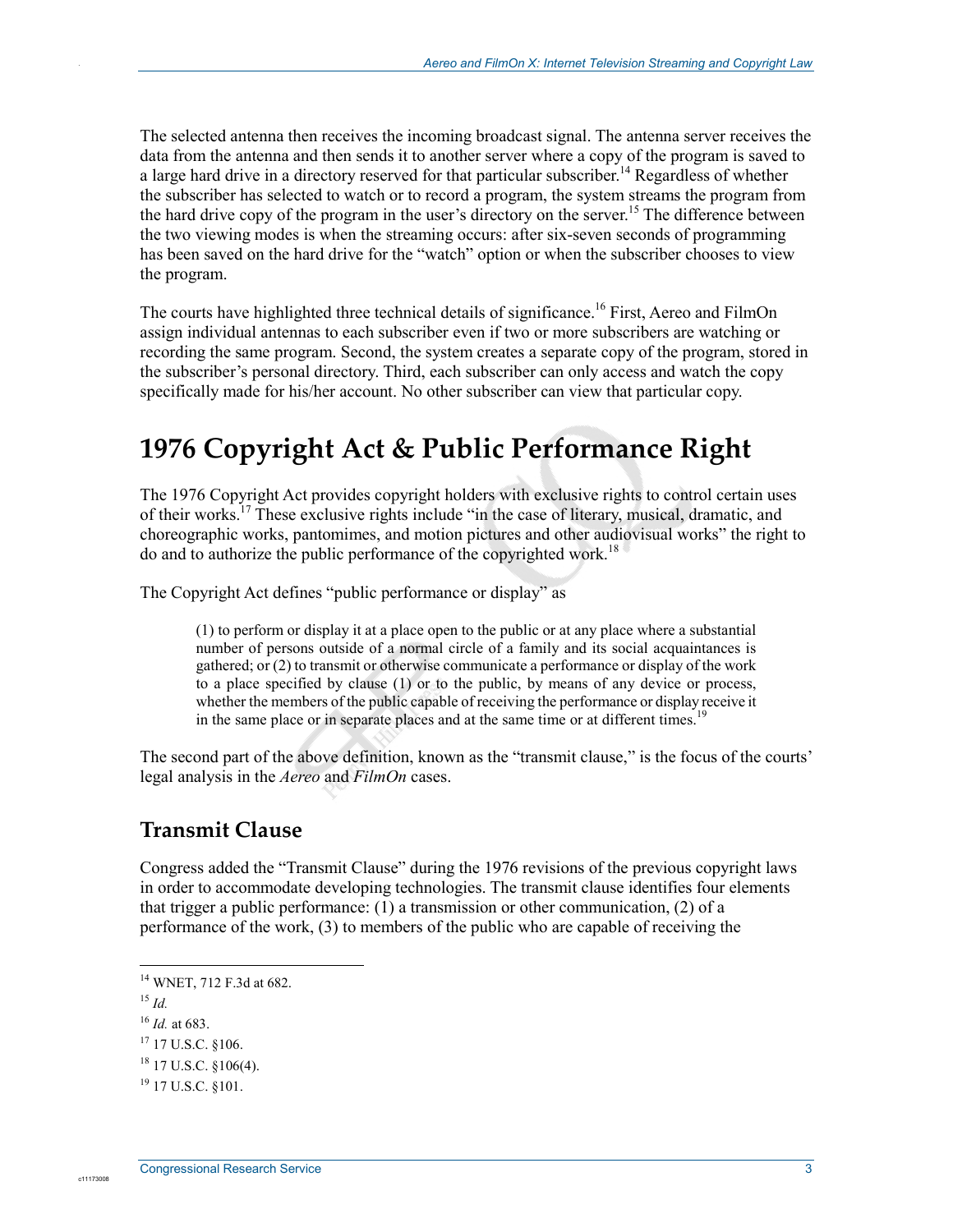performance, and (4) where the transmission either is to a public or semi-public place, or is to members of the public who may be separated geographically or temporally or both.<sup>20</sup>

#### **Transmission or Other Communication**

The first element incorporates the Copyright Act's definition of "transmit." Under the Copyright Act, a transmission of a performance or display is a "communication" by any device or process whereby images or sounds are received beyond the place from which they are sent.<sup>221</sup> Congress intended this broad definition "to include all conceivable forms and combination of wired or wireless communications media, including but by no means limited to radio and television broadcasting as we know them."<sup>22</sup> Similarly, the U.S. Court of Appeals for the Ninth Circuit, in *Columbia Pictures Industries, Inc. v. Professional Real Estate Investors, Inc.*, held that to transmit a public performance "at least involves sending out some sort of signal via a device or process to be received by the public at a place beyond the place from which it is sent.<sup>223</sup>

#### **Performance of the Work**

The second element requires the transmission to involve a performance of the work. The Copyright Act defines "to perform" as "to recite, render, play, dance, or act it, either directly or by means of any device or process or, in the case of a motion picture or other audiovisual work, to show its images in any sequences or to make the sounds accompanying it audible.<sup> $24$ </sup>

For certain mediums, such as literary works, courts distinguish between the transmission of the work itself and the transmission of a performance or recitation of the work.<sup>25</sup> However, such a distinction does not reasonably apply to audiovisual works. For example, television broadcasts may be characterized as performances transmitted by the studio of another performance of an underlying work (that particular television show).<sup>26</sup> In this context, courts may need to consider whether the broadcast or a retransmission of that broadcast is a separate performance itself compared to the performance of the underlying work.

#### **Members of the Public Capable of Receiving the Performance**

The third element addresses the basic nature of the public performance right. While the Copyright Act does not explicitly define "public," the definition of a "public performance" indicates that "public" includes spaces accessible to the public or places outside of the normal gatherings of the family.<sup>27</sup> However, courts have interpreted "public" to include a broader range of people in places that traditionally are considered nonpublic. The U.S. District Court for the Northern District of California held in *On Command Video Corp. v. Columbia Pictures Industries* that transmitting a

1

 $20$  17 U.S.C. §101.

 $^{21}$  *Id.* 

<sup>22</sup> H.Rept. 94-1476, at 64.

<sup>&</sup>lt;sup>23</sup> Columbia Pictures Industries, Inc. v. Professional Real Estate Investors, Inc., 866 F.2d 278, 282 ( $9<sup>th</sup>$  Cir. 1989).

 $^{24}$  17 U.S.C.  $$101$ .

<sup>25</sup> Kent D. Stuckey, INTERNET AND ONLINE LAW, §6.08(4).

<sup>26</sup> *Id.*

<sup>27</sup> *See* 17 U.S.C. §101.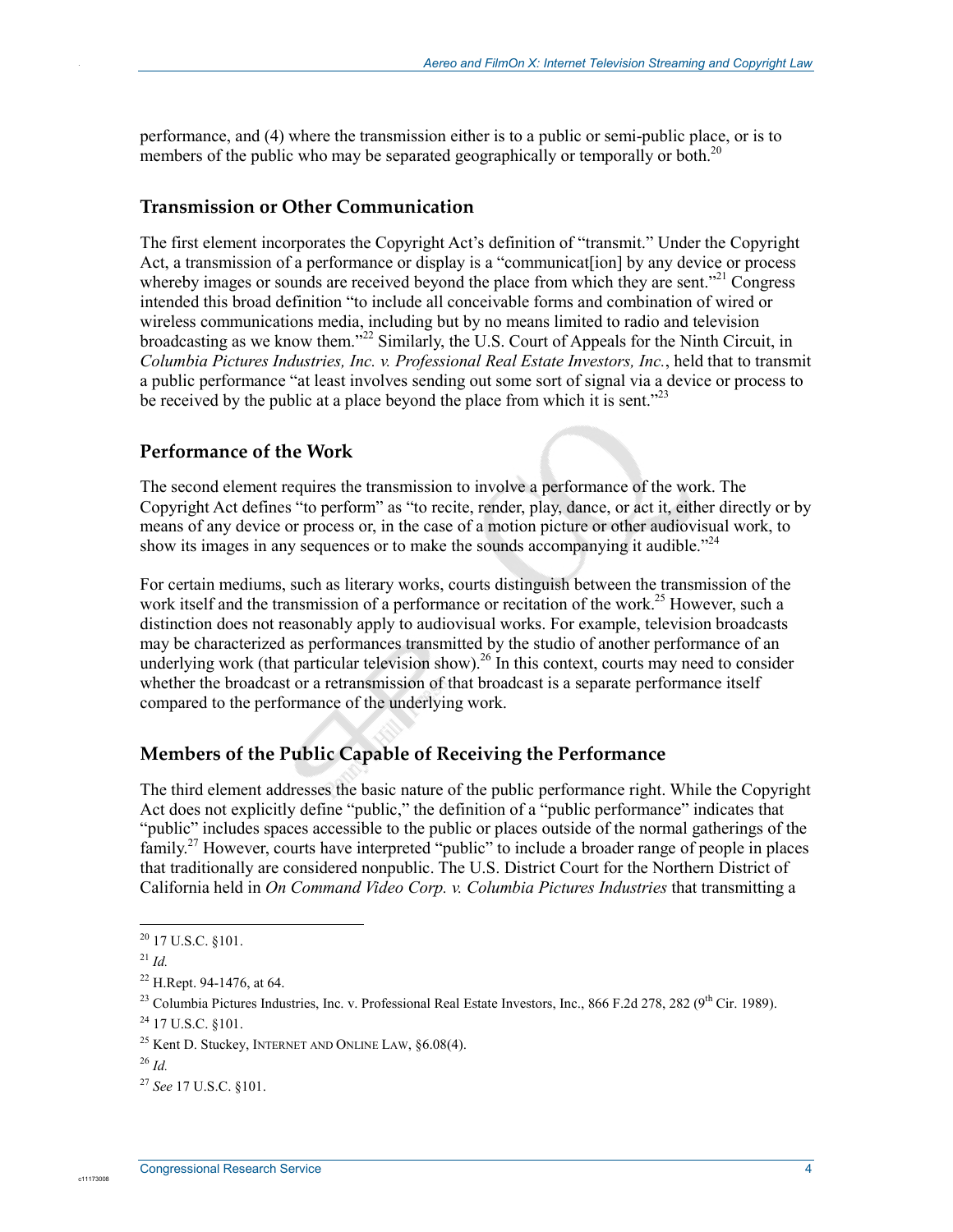video rental to a guest in his hotel room constituted a transmission of a public performance because of the commercial nature of the rental even though the viewing itself occurred in a "nonpublic" place. $28$ 

Courts have relied upon the phrase "capable of receiving the performance" as the primary qualifier for determining whether a potential recipient is public or private. Interpretation of this phrase has been the primary issue in the cases leading up to the *Aereo* and *FilmOn* decisions. In *Cartoon Network LP v. CSC Holdings, Inc.* ("Cablevision")<sup>29</sup>, the Second Circuit stated that "capable of receiving the performance" means "capable of receiving a particular transmission of a performance" because the transmission is itself a performance.<sup>30</sup> This case involved a remote storage digital video recorder (RS-DVR) service that streamed a unique playback copy of a television program stored on a subscriber's individual hard drive.<sup>31</sup> The Second Circuit held that because the "RS-DVR playback transmission is made to a single subscriber using a single unique copy produced by that subscriber" the playback transmissions were not public performances and, therefore, did not infringe upon the plaintiffs' exclusive right of public performance.<sup>32</sup> According to the court, this element of the "transmit clause" requires consideration of the potential audience of a particular *transmission* and not of the underlying work, as the potential audience for any copyrighted work is the general public. Cablevision's RS-DVR system enabled each subscriber to access that particular playback copy available only to that particular subscriber.<sup>33</sup>

#### **Separated Geographically or Temporally**

The development of technology triggered the last element: transmission either is to a public or semi-public place, or is to members of the public who may be separated geographically or temporally or both. Because of greater accessibility generated by developing technologies, a performance no longer needs to occur in a single place such as a theater but can often occur in a more private place such as a home or a car.

However, receiving a transmission at different times and/or different places does not diminish the public nature of the performance. In *Columbia Pictures Industries, Inc. v. Redd Horne, Inc.,* a video store transmitted at different times the same copy of a film to multiple customers, who each viewed the film in a private room in the store.<sup>34</sup> The U.S. Court of Appeals for the Third Circuit held that these transmissions were public performances. Even though the customers viewed the film in traditionally private rooms at different times, the transmission of the single copy of the film still served as a public performance. $35$ 

1

.

<sup>&</sup>lt;sup>28</sup> On Command Video Corp. v. Columbia Pictures Industries, 777 F.Supp. 787, 790 (N.D. Cal. 1991).

<sup>29</sup> *See* CRS Report RL34719, *Cartoon Network LP v. CSC Holdings, Inc.: Remote-Storage Digital Video Recorders and Copyright Law*, by Kate M. Manuel.

 $30$  Cartoon Network LP v. CSC Holdings, Inc. ("Cablevision"), 536 F.3d 121, 134-35 (2d Cir. 2008).

<sup>31</sup> *See* CRS Report RL34719, *Cartoon Network LP v. CSC Holdings, Inc.: Remote-Storage Digital Video Recorders and Copyright Law*, by Kate M. Manuel for a discussion about RS-DVR playback transmissions.

 $32$  Cablevision, 536 F.3d at 139.

<sup>33</sup> *Id.* at 136*.* 

<sup>&</sup>lt;sup>34</sup> Columbia Pictures Industries, Inc. v. Redd Horne, Inc., 749 F.2d 154 (3d Cir. 1984).

<sup>35</sup> *Id.* at 159.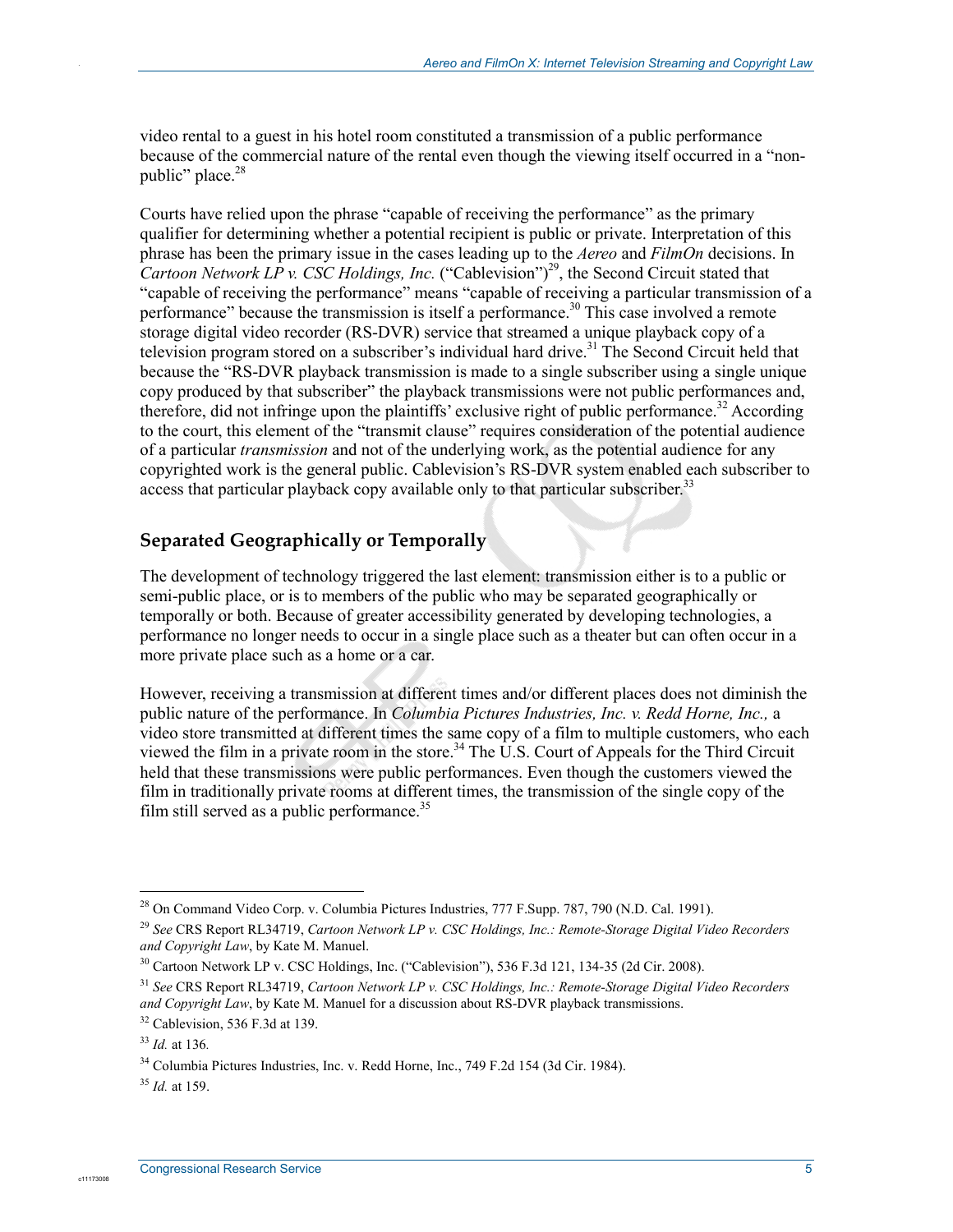# *Aereo's* **Interpretation of the Transmit Clause**

In 2012, a group of broadcasters filed copyright infringement actions against Aereo in the U.S. District Court for the Southern District of New York. In *American Broadcasting Companies v. Aereo,* the district court denied the plaintiffs' motion for a preliminary injunction barring Aereo from transmitting television programs.36 In *WNET v. Aereo,* the plaintiffs appealed the district court's denial to the U.S. Court of Appeals for the Second Circuit.<sup>37</sup> On April 1, 2013, the Second Circuit affirmed the district court's ruling that refused to grant the injunction against Aereo. The court held that Aereo's transmissions of broadcast television programs were not public performances under the Copyright Act because the transmissions are of unique copies created at the user's request.<sup>38</sup> The following discussion will examine the Second Circuit's interpretation of the transmit clause in reaching this decision. The court focused on two out of the four elements of the transmit clause discussed above: "performance of the work" and "members of the public capable of receiving the performance." These factors contribute to the alleged "loophole" used by Aereo's one-antenna-per-subscriber service to avoid infringing the public performance right.

### **Performance of the Work**

The Copyright Act defines "performance"<sup>39</sup> as specific actions such as reciting, rendering, playing, or showing of images. However, for broadcasts and retransmissions, courts must determine which "performance" is at issue when considering whether the transmission violated the copyright holder's public performance right.

The specific issue before the Second Circuit in *Aereo* was what performance triggers the analysis in the Copyright Act's transmit clause: the broadcast of the program or the specific transmission created by Aereo. The plaintiffs in *Aereo* argued that the court should consider each of Aereo's transmissions in the aggregate in order to determine whether they are public performances because the transmissions are of the same underlying program watched by many members of the public. $40$ 

The Second Circuit dismissed this interpretation, stating that the plaintiffs' argument misreads the transmit clause. For the Second Circuit, the performance at issue was the particular transmission created by the Aereo system for that specific user.<sup>41</sup> Each of Aereo's transmissions was an independent performance because each transmission is a unique copy by Aereo's system.<sup>42</sup> These transmissions were not equal to the original broadcast performance. Equating them as such, according to the court, would disregard the transmit clause's specific inquiry regarding a particular transmission. In reaching this conclusion, the Second Circuit relied upon its previous

1

.

<sup>36</sup> ABC*,* 874 F.Supp. 2d at 375.

<sup>&</sup>lt;sup>37</sup> WNET, 712 F.3d at 680. The case name is different on appeal because two groups of plaintiffs initially filed separate copyright infringement actions against Aereo. They later proceeded before the district court in tandem before together seeking the appeal.

<sup>38</sup> WNET*,* 712 F.3d at 696.

 $39$  17 U.S.C.  $$101$ .

<sup>40</sup> WNET*,* 712 F.3d at 690-91.

<sup>41</sup> *Id.* at 691.

<sup>42</sup> *Id.* at 690.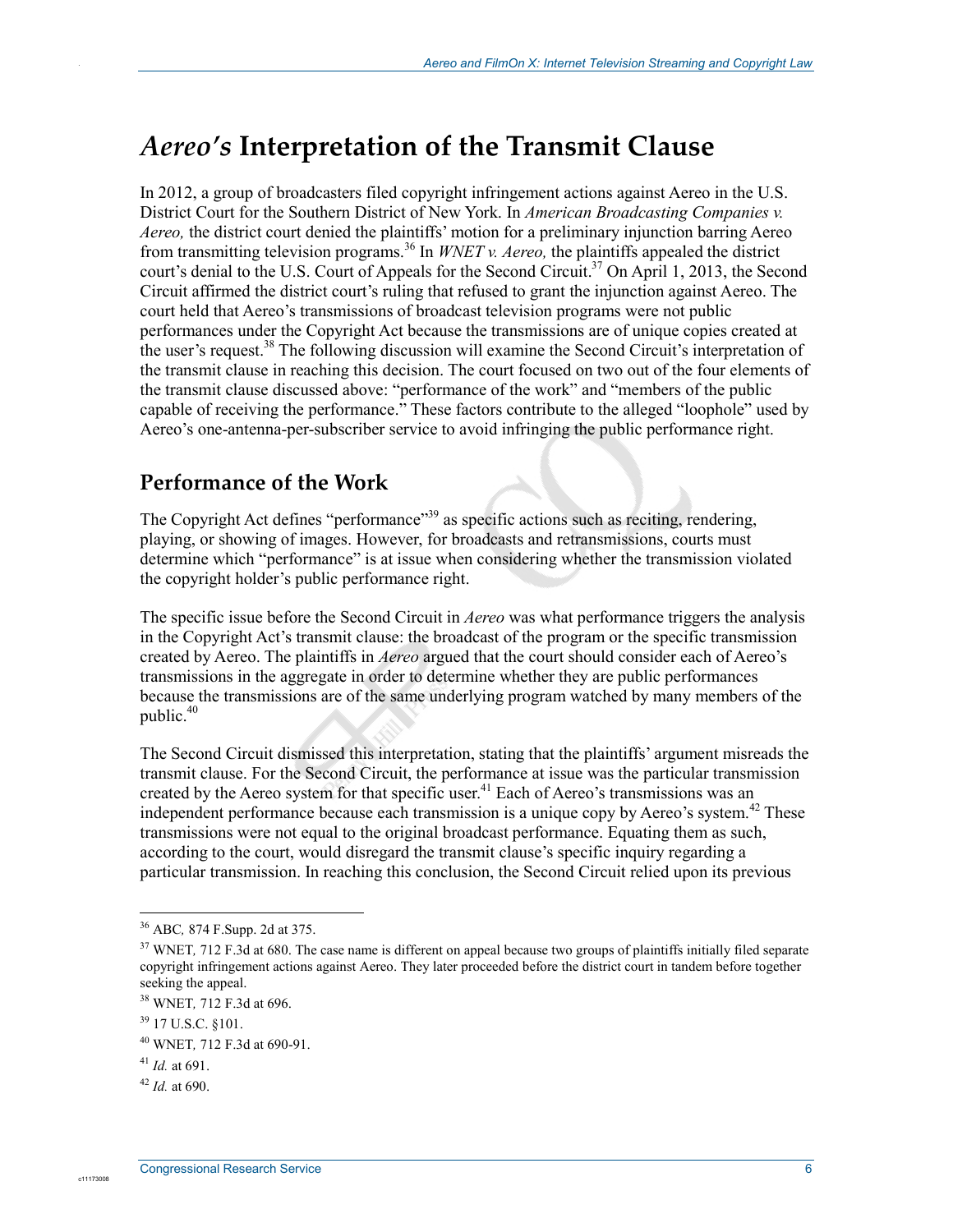decision in *Cablevision*, which held that individual copies made by an RS-DVR system were the performances at issue.<sup>43</sup>

### **Members of the Public Capable of Receiving the Performance**

This analysis led to the Second Circuit's next point concerning the transmit clause and the composition of the audience to trigger a public performance. Similar to their argument concerning performance, the plaintiffs argued that "members of the public" includes the potential audience for the broadcast and not the individual transmission.<sup>44</sup> According to the court, however, the relevant inquiry under the transmit clause concerning the definition of "public" is "the potential audience of a particular transmission, not the potential audience for the underlying work or the particular performance of that work being transmitted."<sup>45</sup> The Second Circuit supported this interpretation of the transmit clause by stating that the potential audience for the underlying work could include anyone, making the differentiation between public and nonpublic performances irrelevant<sup>46</sup>

Reiterating a similar argument in *Cablevision*, the court referred to the presence of "to the public" in the transmit clause to support the supposition that not all transmissions are automatically public performances.47 The court further acknowledged that Aereo has designed its retransmission system to accommodate this distinction in the Copyright Act. Each user has a specific antenna transmitting a specific copy of the program only to that user.<sup>48</sup> When an Aereo subscriber selects to watch or record a program, Aereo's system creates a unique copy of that program that is accessible on the hard drive only by that subscriber. Therefore, the Second Circuit concluded that the potential audience of that particular transmission is only one subscriber who is capable of receiving that particular transmission/performance.<sup>49</sup>

#### **Dissent**

.

The dissent in *WNET v. Aereo* focused on criticizing the majority's understanding and analysis of the transmit clause. First, the dissent stated that Aereo's transmissions are public performances within the plain meaning of the statute. Using a dictionary definition of "public," the dissent maintained that anything not transmitted to oneself is a communication to a member of the public and, therefore, Aereo is engaging in a public performance for each of its transmissions.<sup>50</sup>

The dissent also referred to the legislative history of the transmit clause to show that Congress anticipated developing technology such as Aereo's system. For the dissent, the addition of the "different times/places" phrasing to the transmit clause demonstrated Congressional intent that

1

<sup>43</sup> WNET*,* 712 F.3d at 689-90.

<sup>44</sup> *See id.* at 690.

<sup>45</sup> *Id.* at 691.

<sup>46</sup> *Id.*

<sup>47</sup> *Id.* at 694. The Second Circuit in *Cablevision* argued that because only one person could access the specific copy made by the RS-DVR, the potential audience for that particular performance consisted of that single person.

<sup>48</sup> *Id.* at 693-94.

<sup>49</sup> *Id.* at 690.

<sup>50</sup> *Id.* at 698.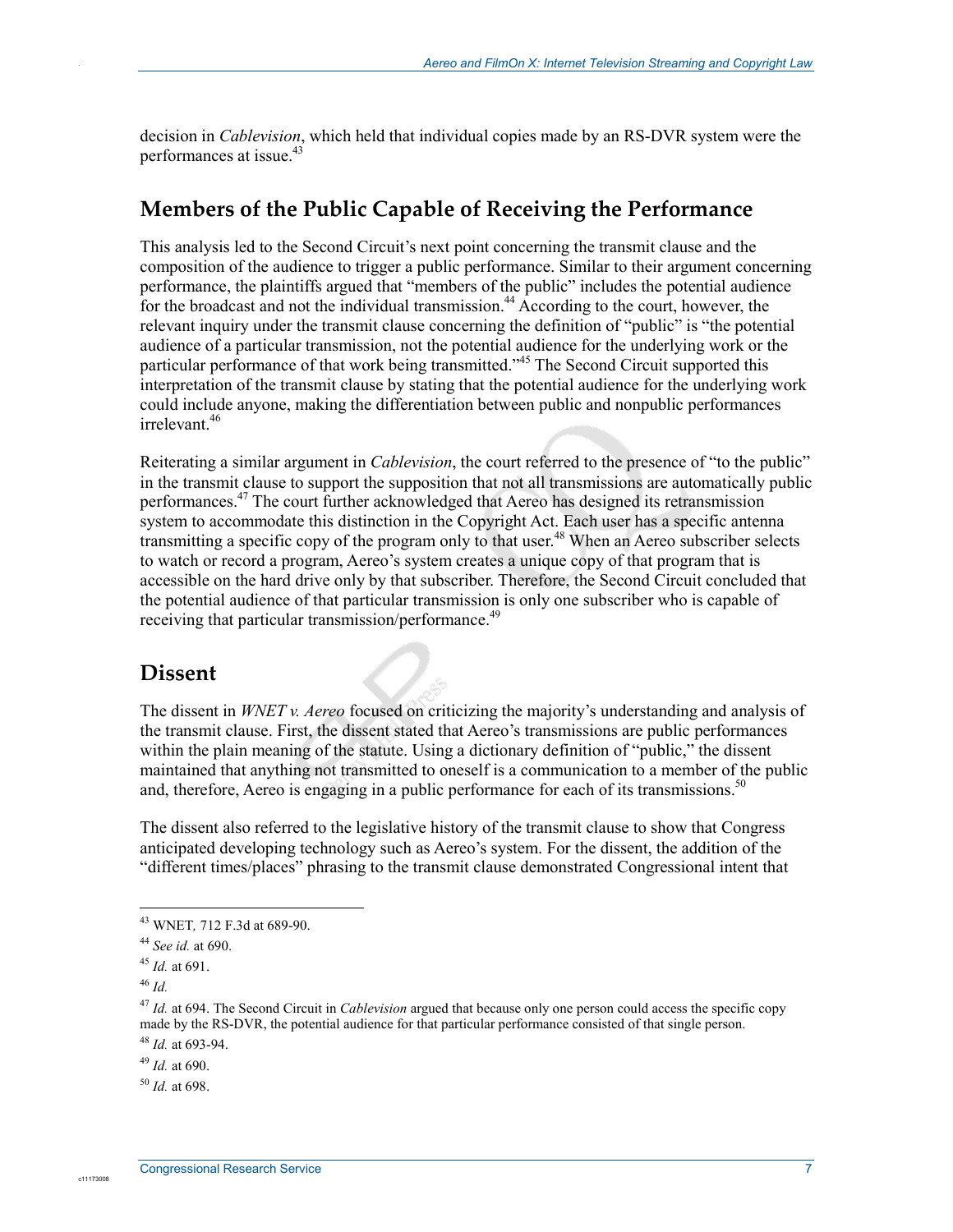the public performance right encompass a broad scope.<sup>51</sup> Specifically, for the dissent, the House Report's explanation that "if the transmission reaches the public in [any] form" the transmission comes within the scope of the public performance right verified his interpretation.<sup>52</sup>

The dissent also found Aereo's system distinct from the RS-DVR technology at issue in *Cablevision*. 53 Cablevision's RS-DVR system produced copies of material that Cablevision already had a license to retransmit while Aereo's system enables it to transmit material to subscribers without a license. Thus, according to the dissent, the *Cablevision* analysis of the transmit clause should not even apply to Aereo.<sup>54</sup>

### *FilmOn X's* **Interpretation of the Transmit Clause**

In the 2012 case *Fox Television Stations, Inc. v. BarryDriller Content Systems PLC*, the plaintiffs, several broadcast television networks, brought an action against FilmOn in the U.S. District Court for the Central District of California.<sup>55</sup> The plaintiffs alleged that FilmOn's retransmission of their broadcasts infringed their copyright, specifically the right of public performance. Unlike in *Aereo*, the district court granted a partial injunction against the defendant from offering its content in that particular area of the country.<sup>56</sup>

A year later, the same plaintiffs brought another suit against FilmOn in the U.S. District Court for the District of Columbia, in *Fox Television Stations, Inc. v. FilmOn X LLC,* alleging the same violation of rights.57 While FilmOn's arguments relied upon the *Aereo* decision in the Second Circuit, the district court granted the injunction for the plaintiffs, citing FilmOn's violation of the plaintiffs' public performance right of their copyrighted works.<sup>58</sup>

In both cases, the courts found that the retransmissions of broadcast content over the Internet were public performances and therefore infringed the plaintiffs' exclusive rights. The following sections will examine the district courts' interpretation of the transmit clause and why they found violations of the transmit clause in these cases, despite the similarities in technology with Aereo.<sup>59</sup> Again the courts' analysis focused on the same two elements of the transmit clause: "performance of the work" and "members of the public capable of receiving the performance."

#### **Performance of the Work**

Both the D.C. and California district courts emphasized the scope of "performance" in the transmit clause in finding that FilmOn violated the plaintiffs' right to public performance. For the

1

c1117300

<sup>51</sup> WNET, 712 F.3d at 700.

<sup>52</sup> WNET, 712 F.3d at 701 (citing H. Rept. 94-1476, at 64).

<sup>53</sup> WNET, 712 F.3d at 701-02.

<sup>54</sup> *Id.* at 703.

<sup>55</sup> BarryDriller, 915 F. Supp.2d at 1140.

<sup>56</sup> *Id.* at 1148.

<sup>57</sup> FilmOn X, No. 13-758 at \*1.

<sup>&</sup>lt;sup>58</sup> *Id.* The geographic scope of the injunction is limited to the Ninth Circuit.

 $<sup>59</sup>$  The D.C. and California district courts are not bound by the decision issued in the Second Circuit because they are</sup> located in different circuits.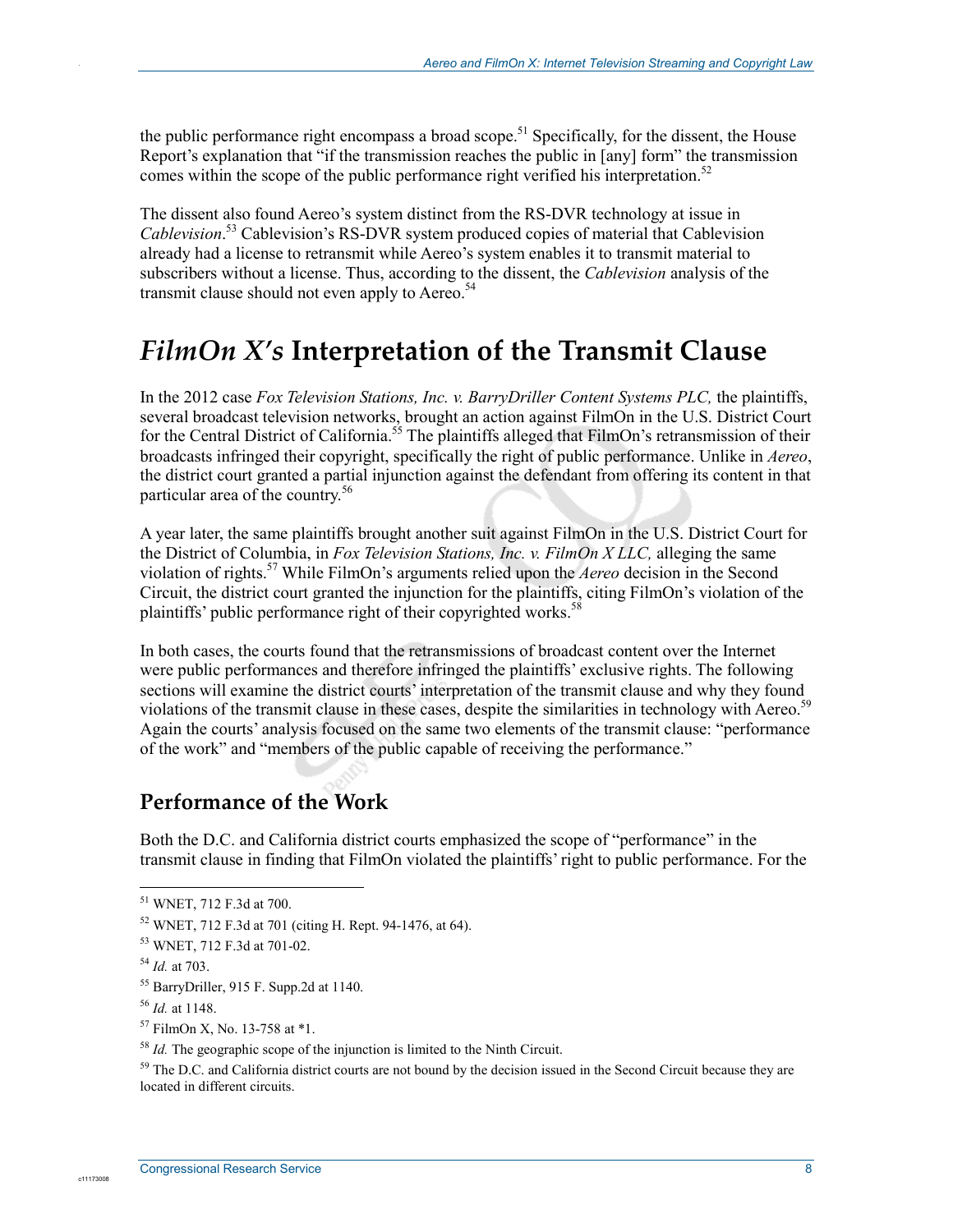California district court in *BarryDriller,* the performance that triggers the transmit clause is that of the copyrighted work itself and not the retransmission of its performance.<sup>60</sup> According to the California district court, the Copyright Act does not justify the Second Circuit's focus in *Aereo* on the uniqueness of the individual copy from which the transmission is made.<sup>61</sup> Instead, the court stated that the Copyright Act directs the court to look at the performance of the underlying copyrighted work.

The D.C. district court further clarified in its opinion that "performance" refers to a communication of the original over-the-air broadcast of a copyrighted work and not just the retransmission itself.<sup>62</sup> The court cited legislative history of the Copyright Act, specifically the House Report's explanation of "public performance."<sup>63</sup> According to the Report, Congress intended "public performance" to include "not only the initial rendition or showing, but also any further act by which that rendition or showing is transmitted or communicated to the public," supporting the court's broad interpretation of "performance."<sup>64</sup>

### **Members of the Public Capable of Receiving the Performance**

In addition to defining the scope of "performance" in the transmit clause, the D.C. district court considered the definition of "public," dismissing the Second Circuit's interpretation. For the D.C. district court, "public" in the transmit clause includes "any member of the public who accesses the FilmOn service."65 The court stated that the determination of whether an audience is public should not depend on technological access and development, including how television signals are transmitted and received. The Second Circuit's emphasis of the one-antenna per subscriber aspect of the system in *Aereo* ignored, according to the D.C. district court, the single tuner server, router, and encoder that communicate with all of the antennas.<sup>66</sup> Additionally, the D.C. district court found that Congress did not intend the development of new technologies to circumvent the public aspect of the transmit clause when it enacted this provision to include communication "by any device or process."<sup>67</sup> Moreover, because the relationship between FilmOn and the subscribers was commercial, the court reasoned that the transmission/performance is public regardless of where or how the consumption takes place.

# **Future Litigation**

The contrasting outcomes of these lawsuits demonstrate two different interpretations of the transmit clause in the Copyright Act, specifically the meaning of "performance" and "members of the public capable of receiving the performance." The Second Circuit in the *Aereo* cases interpreted "performance" in the transmit clause as the specific transmission created by Aereo for that user and not the transmission of the underlying work. For the Second Circuit, if the

<sup>63</sup> *Id.* at \*26.

1

<sup>60</sup> BarryDriller*,* 915 F. Supp.2d at 1144.

<sup>61</sup> *Id.* at 1144-46.

<sup>62</sup> FilmOn X., No. 13-758 at \*26-28.

<sup>64</sup> FilmOn X., No. 13-758 at \*26 (citing H.Rept. 94-1476, at 5676-77).

<sup>65</sup> FilmOn X., No. 13-758 at \*25.

<sup>66</sup> *Id.* at \*26-27.

 $^{67}$  *Id.* at \*27.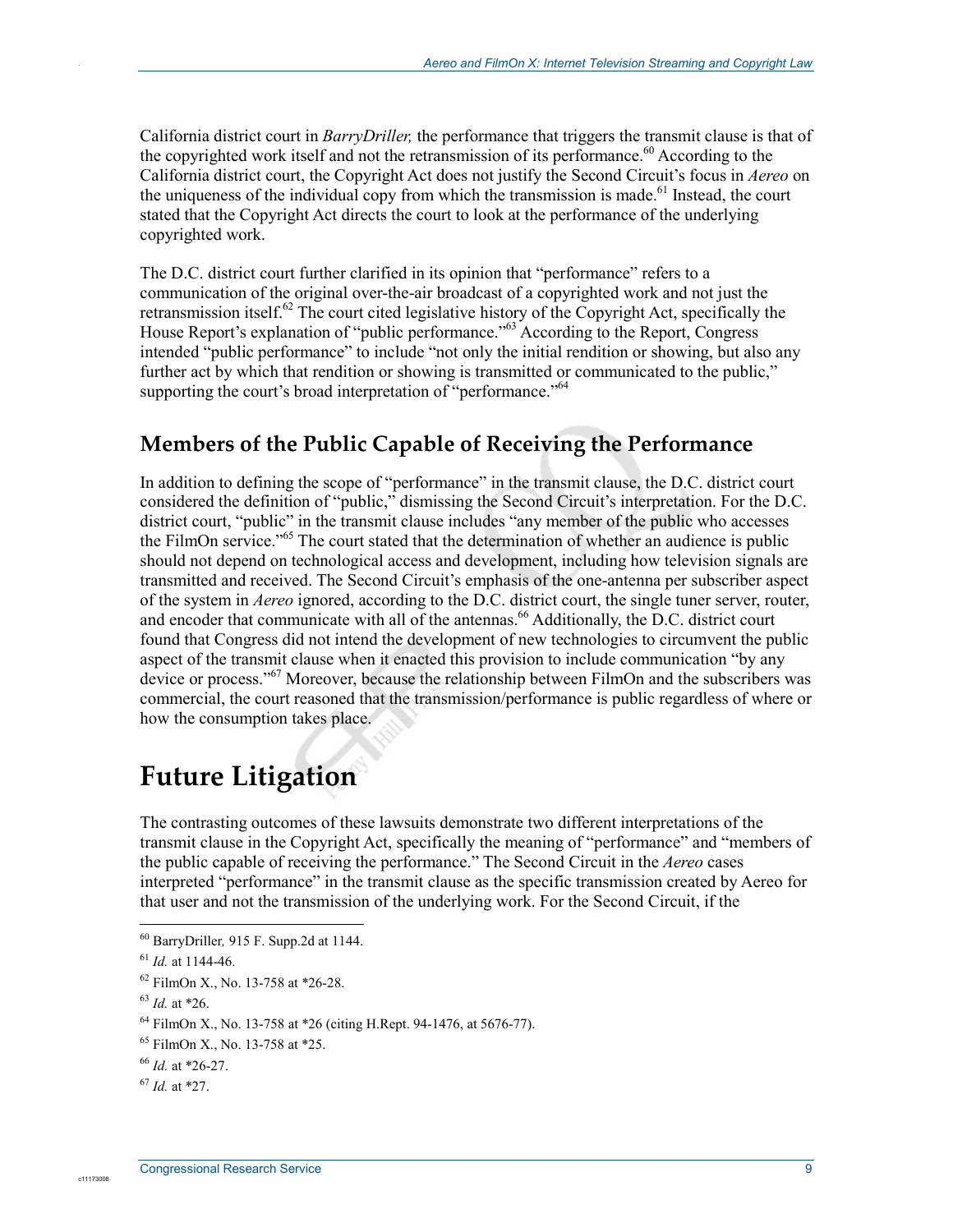transmission of the underlying work triggered the public performance right, then every performance would be public and not private. However, the D.C. and California district courts dismissed this reasoning and used legislative history to interpret "performance" to mean that of the underlying work.

Likewise, the courts disagreed as to the scope of "members of the public capable of receiving the performance." Similar to its reasoning regarding "performance," the Second Circuit held that "members of the public" includes only those capable of receiving the particular transmission copy created by Aereo. Because each subscriber receives a unique copy, the transmission is not a public performance. The D.C. district court, however, did not use technological access to define "members of the public" but looked at the potential audience for the service. The D.C. district court supported this interpretation by stating that Congress did not intend the development of technology, including this method of Internet television streaming, to bypass copyright protections.

These different interpretations foreshadow further litigation on this subject and possible issues for appeal. The Second Circuit in *WNET v. Aereo* acknowledged that its decision that Aereo's service is a private transmission was prompted primarily by stare decisis and the earlier holding in *Cablevision*. The court emphasized that it is "bound by the decisions of prior panels until such time as they are overruled either by an en banc panel of our Court or by the Supreme Court."<sup>68</sup> Here, the court has acknowledged the prospect of future litigation.<sup>69</sup> However, the Second Circuit denied the plaintiffs' petition for rehearing en banc.<sup>70</sup>

In January 2014, the U.S. Supreme Court granted a petition for writ of certiorari filed by the plaintiffs (petitioners) in *WNET v. Aereo*.<sup>71</sup> In the petition, the petitioners argued that the Second Circuit decision, *WNET v. Aereo*, is "a fundamentally flawed reading of the Transmit Clause."72 According to the petitioners, the transmit clause requires the inquiry to focus on whether the public "is capable of receiving the *performance*" and not "whether it is capable of receiving the *transmission*" as interpreted by the Second Circuit.<sup>73</sup> The petitioners also argued that the Second Circuit decision raises questions as to the viability of the current broadcast programming model and harms the broadcast television industry, specifically restricting their ability "to control how their programming is used by others."74 In its answer, Aereo reiterated the arguments made in *WNET v. Aereo* that its transmissions are not public performances because each transmission is a "unique copy of a performance of a work, created at the direction of the user, [and] is transmitted only by and to that user."<sup>75</sup> Aereo also argued that the Copyright Act distinguishes between those

c11173008

<sup>&</sup>lt;u>.</u> 68 WNET, 712 F.3d at 695 (citing U.S. v. Wilkerson*,* 361 F.3d 717, 732 (2d Cir. 2004)).

<sup>69</sup> Barry Werbin, *WNET v. Aereo,* THE ENTERTAINMENT, ARTS AND SPORTS LAW BLOG (April 1, 2013 1:110 PM), (http://nysbar.com/blogs/EASL/2013/04/wnet\_v\_aereo.html).

<sup>70</sup> WNET v. Aereo, 722 F.3d 500 (2d Cir. 2013).

<sup>71</sup> Docket for 13-461 ABC v. Aereo, http://www.supremecourt.gov/Search.aspx?FileName=/docketfiles/13-461.htm.

<sup>72</sup> Petition for Writ of Certiorari, *ABC v. Aereo,* No. 13-461 at 25, http://sblog.s3.amazonaws.com/wp-content/uploads/ 2013/11/ABCvAereo\_11Oct13.pdf.

<sup>73</sup> *Id.* at 26 (emphasis in original).

<sup>74</sup> *Id.* at 32, 34.

<sup>75</sup> Response to Petition for Writ of Certiorari, *ABC v. Aereo,* No. 13-461 at 14 http://sblog.s3.amazonaws.com/wpcontent/uploads/2013/12/13-461-Aereo-response-brief.pdf.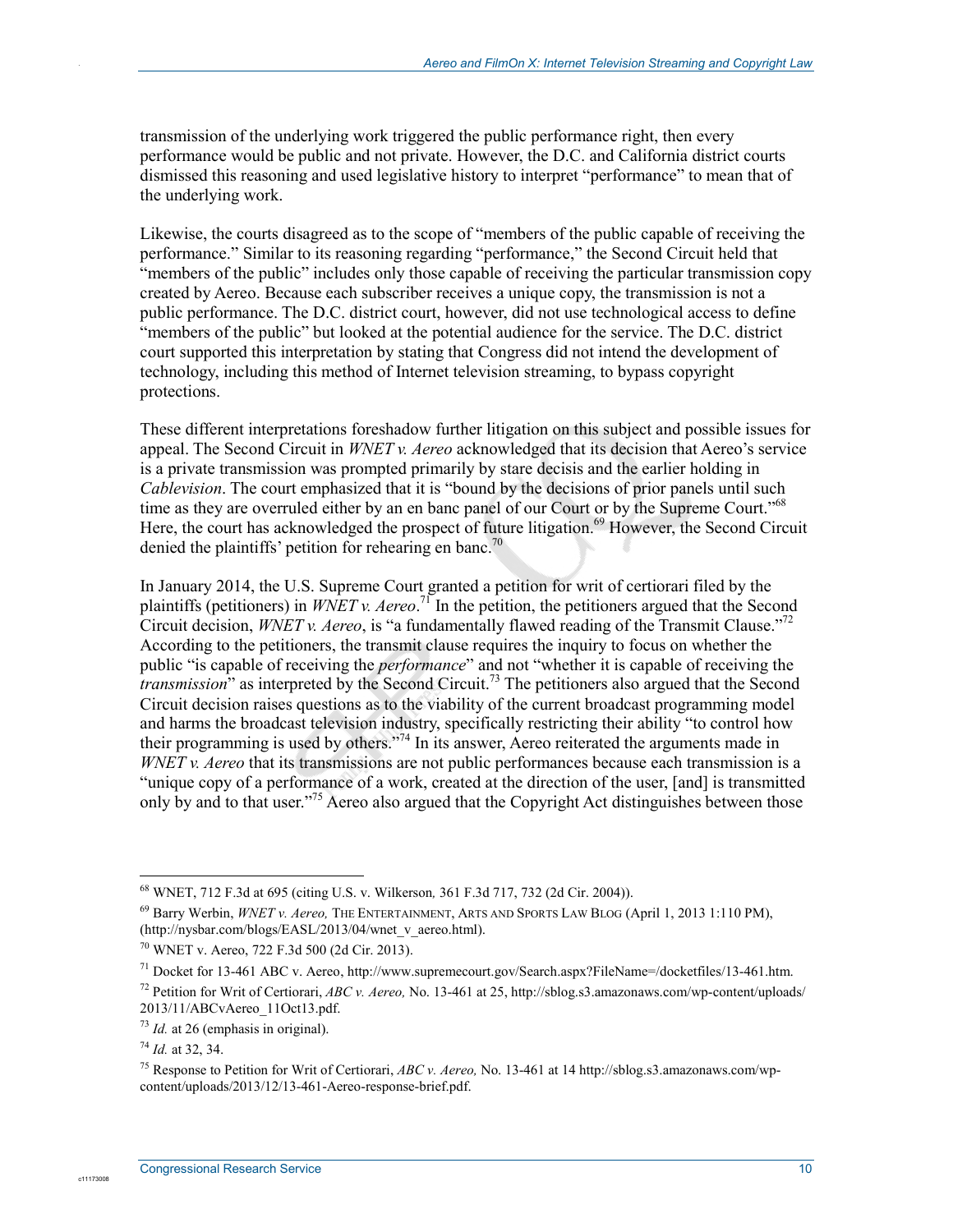"capable of receiving" a transmission and actually "receiving it" to support their conclusion that the unique copy received only by a specific user is a private performance.<sup>76</sup>

The Supreme Court has denied FilmOn's motion to intervene in support of Aereo.<sup>77</sup> Several entertainment industry groups and legal copyright practitioners have filed amicus briefs in favor of the broadcasters. The National Football League and Major League Baseball have stated in their brief that they would consider moving major league sports broadcasts away from the public airwaves and place them exclusively on cable to avoid "hijacking" by Aereo-like services.<sup>78</sup> The brief filed by the Screen Actors Guild declared that Congress specifically adopted the transmit clause to capture secondary transmissions of primary transmissions like Aereo's retransmissions of broadcasts and argued that widespread implementation of such a service would harm the entertainment industry.<sup>79</sup> The U.S. government also filed a brief in support of the broadcasters, in which it argued that Aereo's transmissions fall within the Copyright Act's public performance  $definition<sup>80</sup>$ 

FilmOn has filed an appeal with the U.S. Court of Appeals for the District of Columbia Circuit to lift the injunction issued by the D.C. district court in *Fox Television Stations v. FilmOn X*.<sup>81</sup> FilmOn has argued that the near-nationwide injunction set by the D.C. district court places the company at an "unfair competitive disadvantage" with Aereo, which is expanding its service throughout the country. $82$ 

# **Related Legislation in the 113th Congress**

In its analysis of *WNET v. Aereo,* the Second Circuit alluded to the opportunity for congressional action. Specifically, the court discussed differences in technology in 1976 and 2013 and the resulting difficulty in distinguishing between private and public transmissions.<sup>83</sup> In deciding that Aereo's service is a private transmission, the court concluded that "unanticipated technological developments have created tension between Congress's view that retransmissions of network programs by cable television systems should be deemed public performances and its intent that some transmissions be classified as private.<sup>84</sup> By emphasizing this conflict between the law and developing technology, the court has highlighted an opportunity for congressional action and clarification of the Copyright Act.<sup>85</sup>

 $\overline{a}$ 

.

<sup>76</sup> *Id.* at 15.

<sup>77</sup> Docket for 13-461 ABC v. Aereo, http://www.supremecourt.gov/Search.aspx?FileName=/docketfiles/13-461.htm.

<sup>&</sup>lt;sup>78</sup> Brief for National Football League and Major League Baseball as Amici Curiae Supporting Petitioners, ABC v. Aereo, (No. 13-461), at 23.

<sup>&</sup>lt;sup>79</sup> Brief for Screen Actors Guild-American Federation of Television and Radio Artists, et al. as Amici Curiae Supporting Petitioners, ABC v. Aereo, (No. 13-461), at 19, 32.

<sup>&</sup>lt;sup>80</sup> Brief for the United States as Amicus Curiae Supporting Petitioners, ABC v. Aereo, (No. 13-461), at 12.

<sup>81</sup> Wendy Davis, *FilmOn X Asks Appeals Court to Lift Ban,* ONLINE MEDIA DAILY, December 6, 2013, http://www.mediapost.com/publications/article/214993/filmon-x-asks-appeals-court-to-lift-ban.html.

<sup>82</sup> *Id.*

<sup>83</sup> WNET, 712 F.3d at 695.

<sup>84</sup> *Id.* at 695.

<sup>85</sup> For further discussion on the current statutory framework for online distributors, see CRS Report R42722, *Online Video Distributors and the Current Statutory and Regulatory Framework: Issues for Congress*, by Charles B. Goldfarb, Kathleen Ann Ruane, and Patricia Moloney Figliola and CRS Report R43248, *Updating the Statutory Framework for*  (continued...)